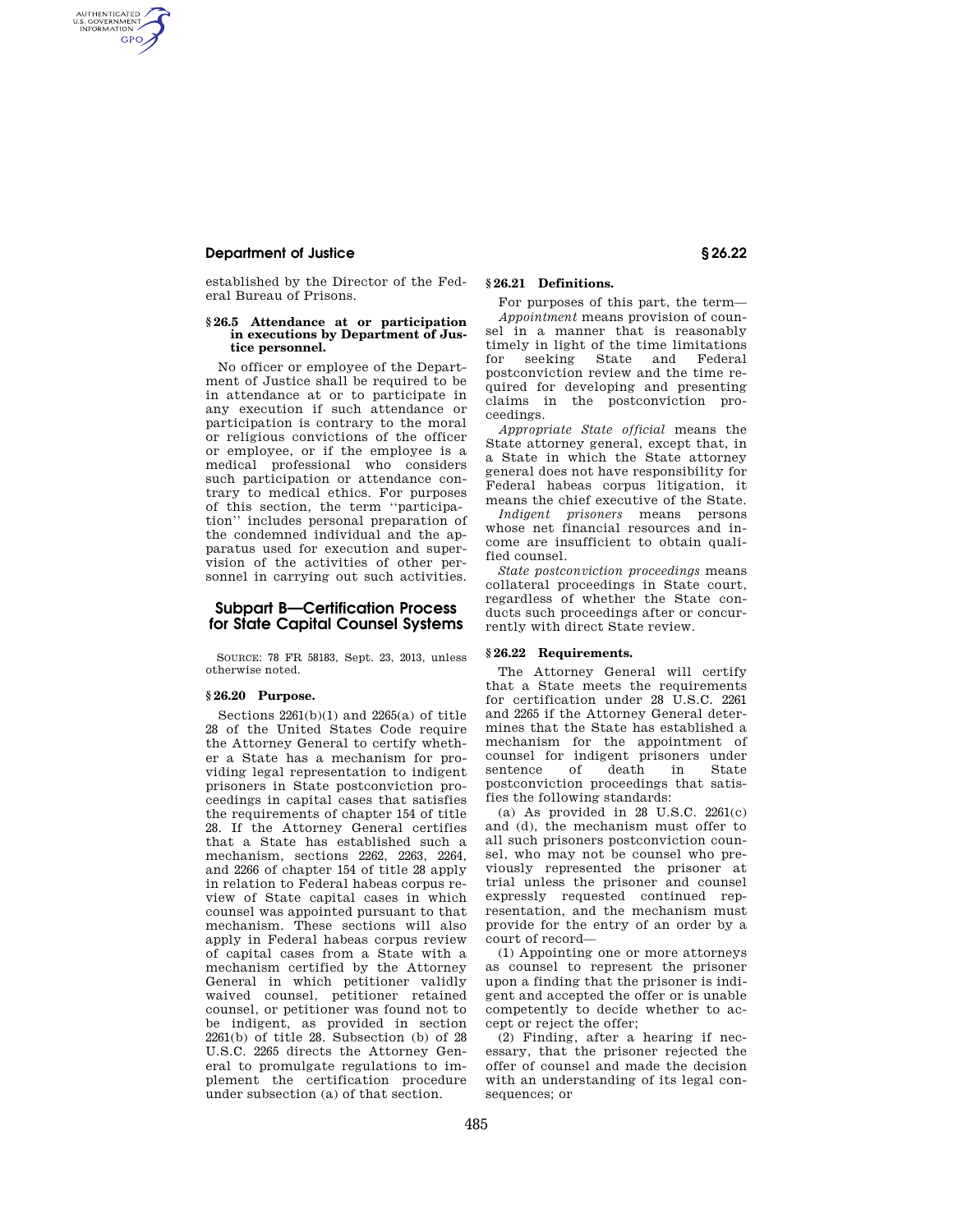(3) Denying the appointment of counsel, upon a finding that the prisoner is not indigent.

(b) The mechanism must provide for appointment of competent counsel as defined in State standards of competency for such appointments.

(1) A State's standards of competency are presumptively adequate if they meet or exceed either of the following criteria:

(i) Appointment of counsel who have been admitted to the bar for at least five years and have at least three years of postconviction litigation experience. But a court, for good cause, may appoint other counsel whose background, knowledge, or experience would otherwise enable them to properly represent the petitioner, with due consideration of the seriousness of the penalty and the unique and complex nature of the litigation; or

(ii) Appointment of counsel meeting qualification standards established in conformity with  $42$  U.S.C.  $14163(e)(1)$ and  $(2)(A)$ , if the requirements of  $42$ U.S.C.  $14163(e)(2)(B)$ , (D), and (E) are also satisfied.

(2) Competency standards not satisfying the benchmark criteria in paragraph (b)(1) of this section will be deemed adequate only if they otherwise reasonably assure a level of proficiency appropriate for State postconviction litigation in capital cases.

(c) The mechanism must provide for compensation of appointed counsel.

(1) A State's provision for compensation is presumptively adequate if the authorized compensation is comparable to or exceeds—

(i) The compensation of counsel appointed pursuant to 18 U.S.C. 3599 in Federal habeas corpus proceedings reviewing capital cases from the State;

(ii) The compensation of retained counsel in State postconviction proceedings in capital cases who meet State standards of competency sufficient under paragraph (b);

(iii) The compensation of appointed counsel in State appellate or trial proceedings in capital cases; or

(iv) The compensation of attorneys representing the State in State postconviction proceedings in capital cases, subject to adjustment for private counsel to take account of overhead

**§ 26.23 28 CFR Ch. I (7–1–17 Edition)** 

costs not otherwise payable as reasonable litigation expenses.

(2) Provisions for compensation not satisfying the benchmark criteria in  $\text{parameter}(\text{c})$  (c)(1) of this section will be deemed adequate only if the State mechanism is otherwise reasonably designed to ensure the availability for appointment of counsel who meet State standards of competency sufficient under paragraph (b) of this section.

(d) The mechanism must provide for payment of reasonable litigation expenses of appointed counsel. Such expenses may include, but are not limited to, payment for investigators, mitigation specialists, mental health and forensic science experts, and support personnel. Provision for reasonable litigation expenses may incorporate presumptive limits on payment only if means are authorized for payment of necessary expenses above such limits.

## **§ 26.23 Certification process.**

(a) An appropriate State official may request in writing that the Attorney General determine whether the State meets the requirements for certification under §26.22 of this subpart.

(b) Upon receipt of a State's request for certification, the Attorney General will make the request publicly available on the Internet (including any supporting materials included in the request) and publish a notice in the FEDERAL REGISTER—

(1) Indicating that the State has requested certification;

(2) Identifying the Internet address at which the public may view the State's request for certification; and

(3) Soliciting public comment on the request.

(c) The State's request will be reviewed by the Attorney General. The review will include consideration of timely public comments received in response to the FEDERAL REGISTER notice under paragraph (b) of this section, or any subsequent notice the Attorney General may publish providing a further opportunity for comment. The certification will be published in the FEDERAL REGISTER if certification is granted. The certification will include a determination of the date the capital counsel mechanism qualifying the State for certification was established.